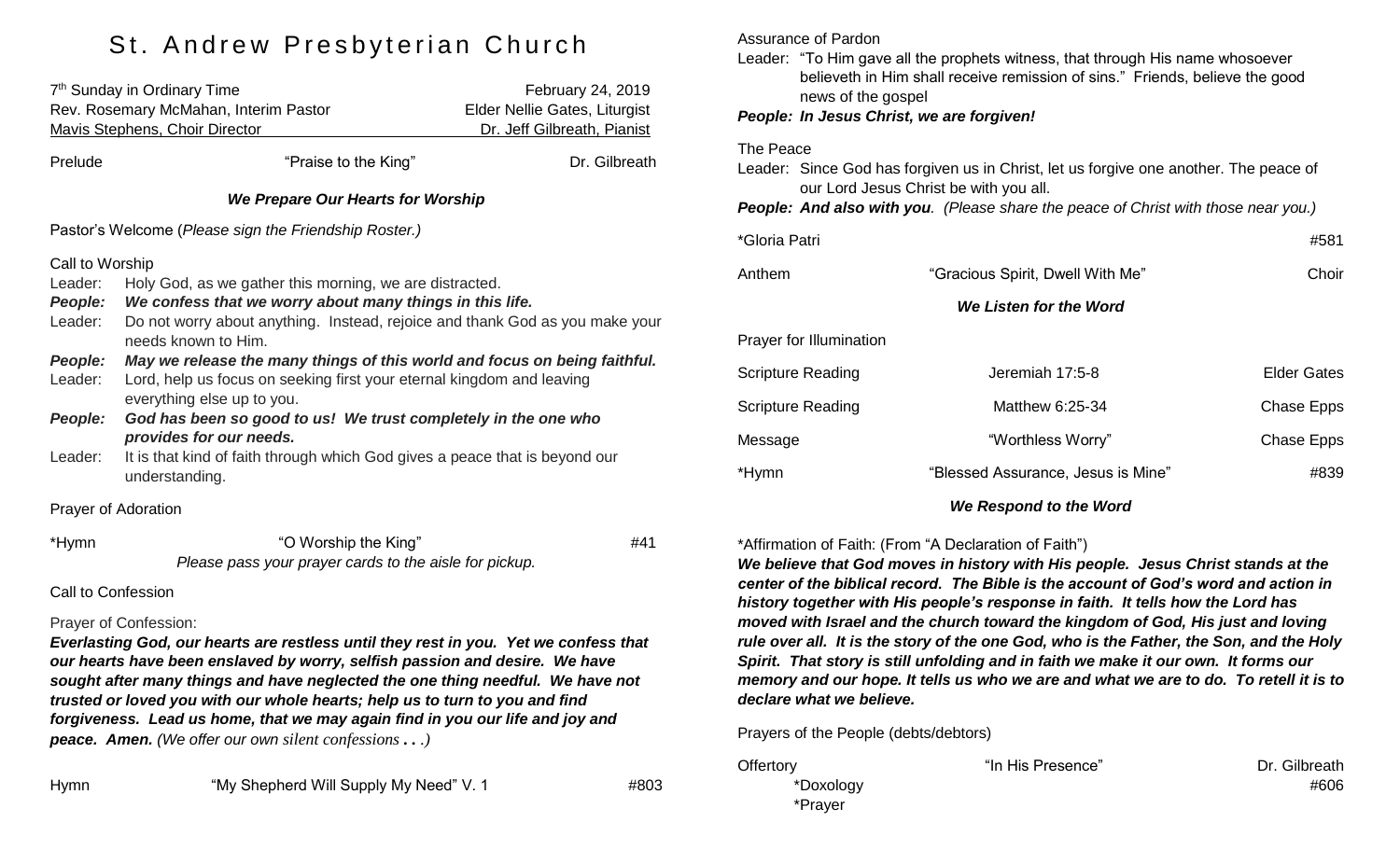*We Go Forth to Minister*

\*Hymn "Great is Thy Faithfulness" Vs. 1 #39 \*Charge & Benediction Chase Epps Postlude "When We All Get to Heaven" Dr. Gilbreath

\*All that are able are invited to stand. *Bold italic type indicates our shared response.* All hymns are from the Glory to God (purple) hymnal.

#### *To Our Visitors & Guests:*

*Welcome!* It is a blessing to have you in worship with us today! We invite you to consider membership in St. Andrew Presbyterian Church. The pastor and elders will be available following the service to answer any questions you may have. If you are a first-time visitor, we would like to take you to lunch, so don't run out on us. *There is a place for you here. We are delighted to have you with us today!*

| St. Andrew Elders & Ministry Leaders 2019 | Chairperson |
|-------------------------------------------|-------------|
|                                           |             |
|                                           |             |
|                                           |             |
|                                           |             |
|                                           |             |
|                                           |             |

#### **Committees & Subcommittees**

Please welcome our speaker today, Mr. Chase Epps, Director of Maranatha Camp & Conference Center. Chase and his family joined the NAP in October of 2016. He is married and has three daughters ages 4, 7, and 8. He has almost two decades of ministry experience, most of that being in Christian camping, and truly believes God has been preparing him for this calling. He is excited "to reinvigorate this camp, to create an atmosphere of excitement and excellence."





# *"Growing in Faith; Sharing the Good News; Living in God's Love."*

February 24, 2019

Rev. Rosemary McMahan, Interim Pastor 3310 Danville Rd. SW Decatur, AL 35603 Office: (256) 355-6310 [churchoffice@standrewdecatur.org](mailto:churchoffice@standrewdecatur.org) pastor@standrewdecatur.org [www.standrewdecatur.org](http://www.standrewdecatur.org/)